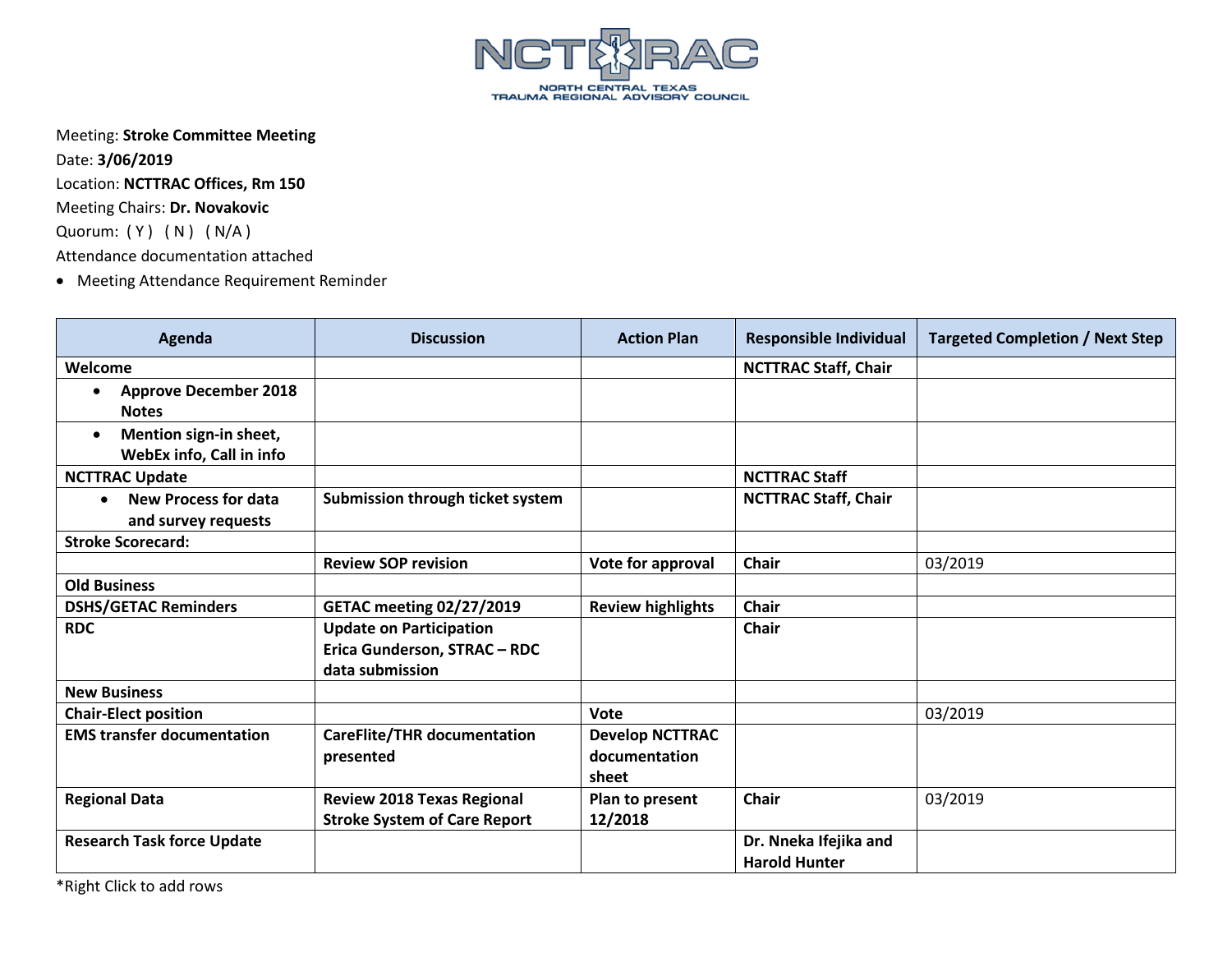

| <b>Quality Measures</b>                | <b>Update on Survey</b>                   | 16 centers        | <b>Chair</b>            | Next quarterly survey end first |
|----------------------------------------|-------------------------------------------|-------------------|-------------------------|---------------------------------|
|                                        |                                           | participated in   |                         | quarter 2019                    |
|                                        |                                           | quarterly survey. |                         |                                 |
| <b>North Texas Stroke Coordinators</b> | <b>Update: Co-Chairs Jamee</b>            |                   | <b>Jamee and Ashley</b> |                                 |
| Group                                  | <b>Gatzemeier and Ashley Clark</b>        |                   |                         |                                 |
| Lecture:                               | <b>Recognizing Waxing and Waning</b>      |                   | <b>Renee Potter</b>     | May 2019                        |
|                                        | <b>Stroke Symptoms</b>                    |                   |                         |                                 |
|                                        | <b>Clinical Complications that Impact</b> |                   | Dr. Nneka Ifejika       | April 2019                      |
|                                        | <b>Access to Stroke Rehabilitation</b>    |                   |                         |                                 |
| <b>Adjourn</b>                         | <b>Next Meeting: 04/03/2019</b>           |                   |                         |                                 |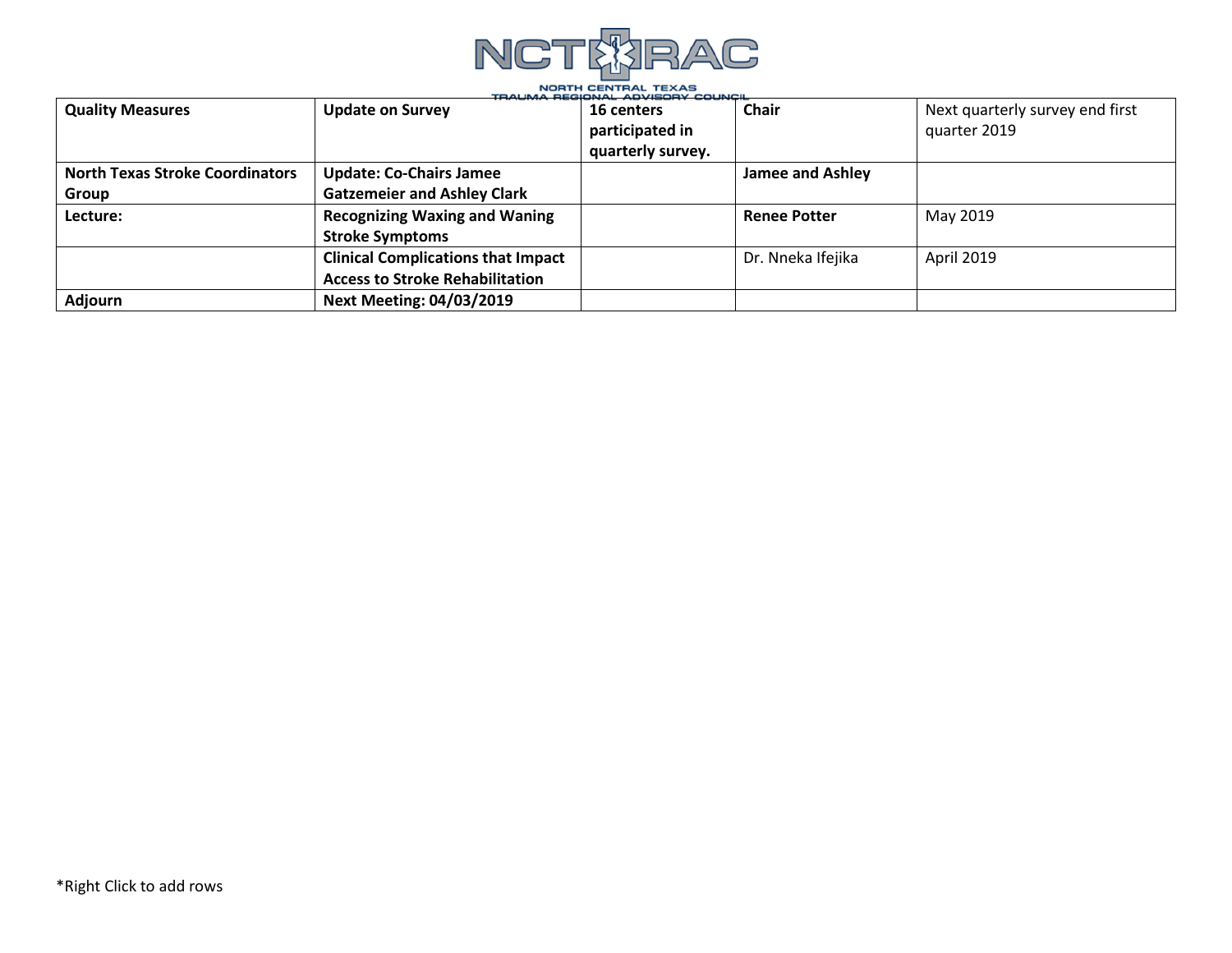

Meeting: **Stroke Committee Meeting** Date: **12/01/2018**

## Meeting Chairs: **Dr. Novakovic**, **Dr. Figueroa**

Quorum: ( Y )

Attendance documentation attached

• Meeting Attendance Requirement Reminder

| Agenda                                                          | <b>Discussion</b>                                                           | <b>Action Plan</b>                                                                                                           | <b>Responsible Individual</b> | <b>Targeted Completion / Next Step</b>                  |
|-----------------------------------------------------------------|-----------------------------------------------------------------------------|------------------------------------------------------------------------------------------------------------------------------|-------------------------------|---------------------------------------------------------|
| Welcome                                                         |                                                                             |                                                                                                                              | <b>NCTTRAC Staff, Chair</b>   |                                                         |
| <b>October and November</b><br>$\bullet$<br>2018 Notes          |                                                                             | Approved                                                                                                                     |                               |                                                         |
| Mention sign-in sheet,<br>$\bullet$<br>WebEx info, Call in info |                                                                             |                                                                                                                              |                               |                                                         |
| <b>NCTTRAC Update</b>                                           |                                                                             |                                                                                                                              | <b>NCTTRAC Staff</b>          |                                                         |
| <b>New Process for data</b><br>$\bullet$<br>and survey requests | Submission through ticket system                                            |                                                                                                                              | <b>NCTTRAC Staff, Chair</b>   |                                                         |
| <b>Stroke Scorecard:</b>                                        |                                                                             |                                                                                                                              |                               |                                                         |
|                                                                 | <b>Update SOP revision</b>                                                  | proposed revision<br>submitted to task<br>force                                                                              | Chair                         | Submit to stroke committee, vote<br>on approval 02/2019 |
| <b>Old Business</b>                                             |                                                                             |                                                                                                                              |                               |                                                         |
| <b>DSHS/GETAC Reminders</b>                                     | <b>GETAC Stroke Committee meeting</b><br>Nov 17-19 <sup>th</sup> Fort Worth | <b>Obtain notes</b>                                                                                                          | <b>Chair</b>                  | Present highlights at 02/2019<br>meeting                |
| <b>RDC</b>                                                      | Update on Participation $-1$ center<br>has submitted data                   | Ask current user to<br>present tips on<br>data entry<br>Set up webinar<br>with<br>IT on how to<br>export metrics<br>from EMR | Chair                         | 2019 first quarter                                      |

## Location: NCTTRAC Offices, Rm 150 **Meeting Notes**